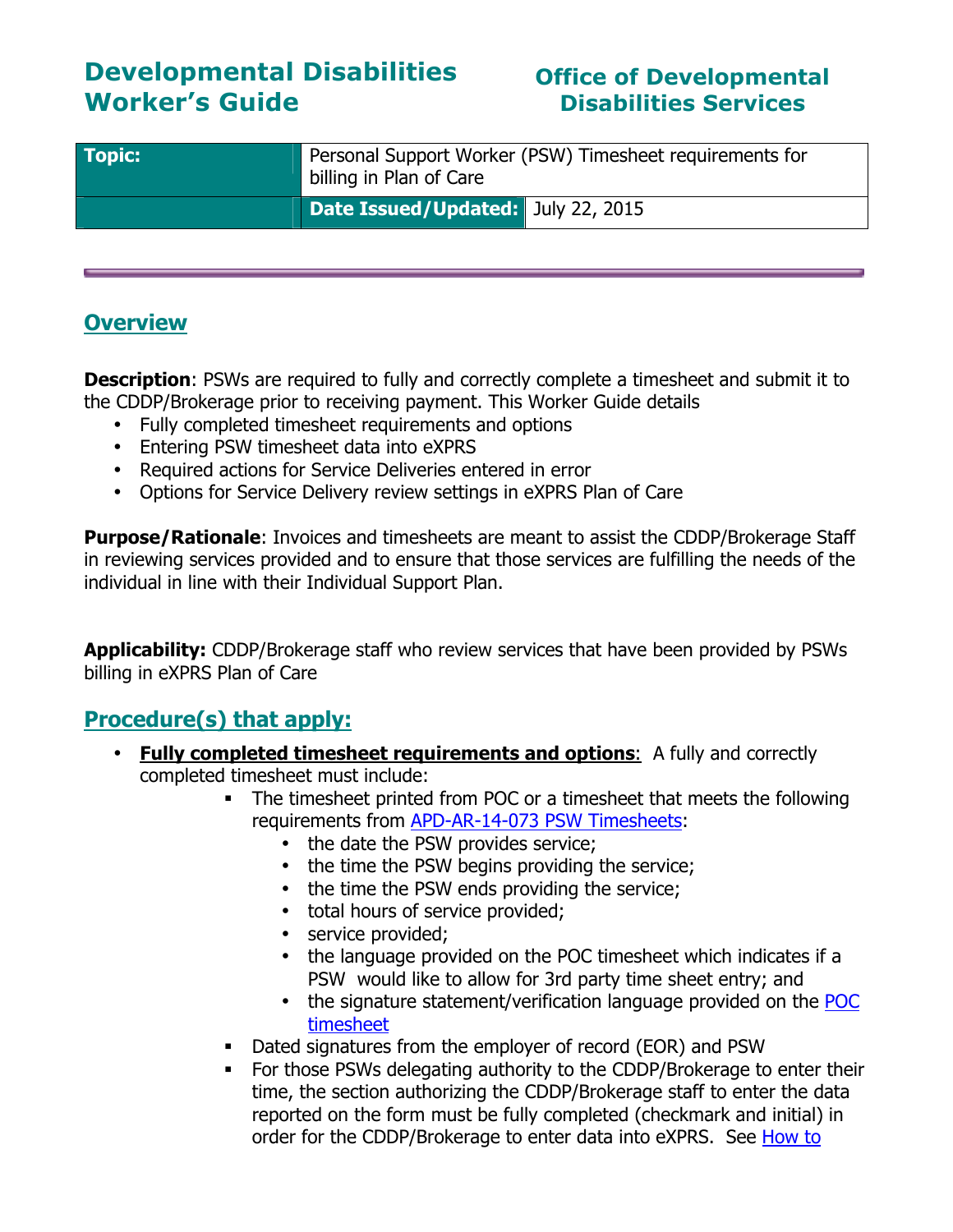Enter SD on Behalf of PSW/IC-PSW (CDDP-Brokerage) for more information.

- o Plan of Care (POC) generated timesheets: These include the "time in" and "time out" of the services delivered as well as spaces for signature from the Employer of Record (EOR) and signature of the PSW.
	- If the CDDP or Brokerage have the PSW's authorizations set up with the "Review?" setting as "YES", then printing of the POC timesheet directly from eXPRS will include those "pending" Service Delivered (SD) billing entries with all the required information from APD-AR-14-073 PSW Timesheets.

This setting triggers SD billing entries to "pend" when submitted for Brokerage/CDDP review

**If the CDDP or Brokerage have the Agency Provider's authorizations are** set up with the "Review?" setting as "NO", the timesheet will not include the required information. With this setting the providers' SD billings will not "pend" for Brokerage/CDDP review prior to submission.

In this situation, providers will need hand fill the POC generated timesheet OR CDDP/Brokerage approved timesheet format that contains the required information from APD-AR-14-073 PSW Timesheets. See the section "Options for Service Delivery review settings in eXPRS Plan of Care" in this Worker Guide for more information.

- o CDDP/Brokerage Approved Timesheet: CDDPs/Brokerages choosing this format option must have an approved timesheet available to PSWs that meets the requirements in APD-AR-14-073 PSW Timesheets.
- Entering PSW timesheet data into eXPRS: If a PSW elects to have the CDDP/Brokerage enter data into eXPRS for them, they must fully complete the section delegating authority. If the CDDP/Brokerage is using their own approved timesheet there must be an area which copies the language found in this section on the POC timesheet and explicitly requires the PSW to delegate authority to the CDDP/Brokerage to enter time. Timesheets submitted without this section fully completed are invalid and will not be processed.

CDDP/Brokerages are only authorized to enter the time as presented on the timesheet. As such, they should enter all time as submitted, regardless of whether there is a perceived error or concern. Once it has been entered, the CDDP/Brokerage can followup with the PSW to determine if more action needs to be taken.

• Required actions for Service Deliveries entered in error: The paper timesheet is reviewed by the CDDP/Brokerage after submission for accuracy. If errors are found conflicting with the SDs entered into POC or conflicting with the SPA line, those pending service deliverables (SDs) that are incorrect are rejected by the CDDP/Brokerage and SDs that are aligned with the authorization and paper timesheet are processed. See the section "Options for Service Delivery review settings in eXPRS Plan of Care" in this Worker Guide for more information.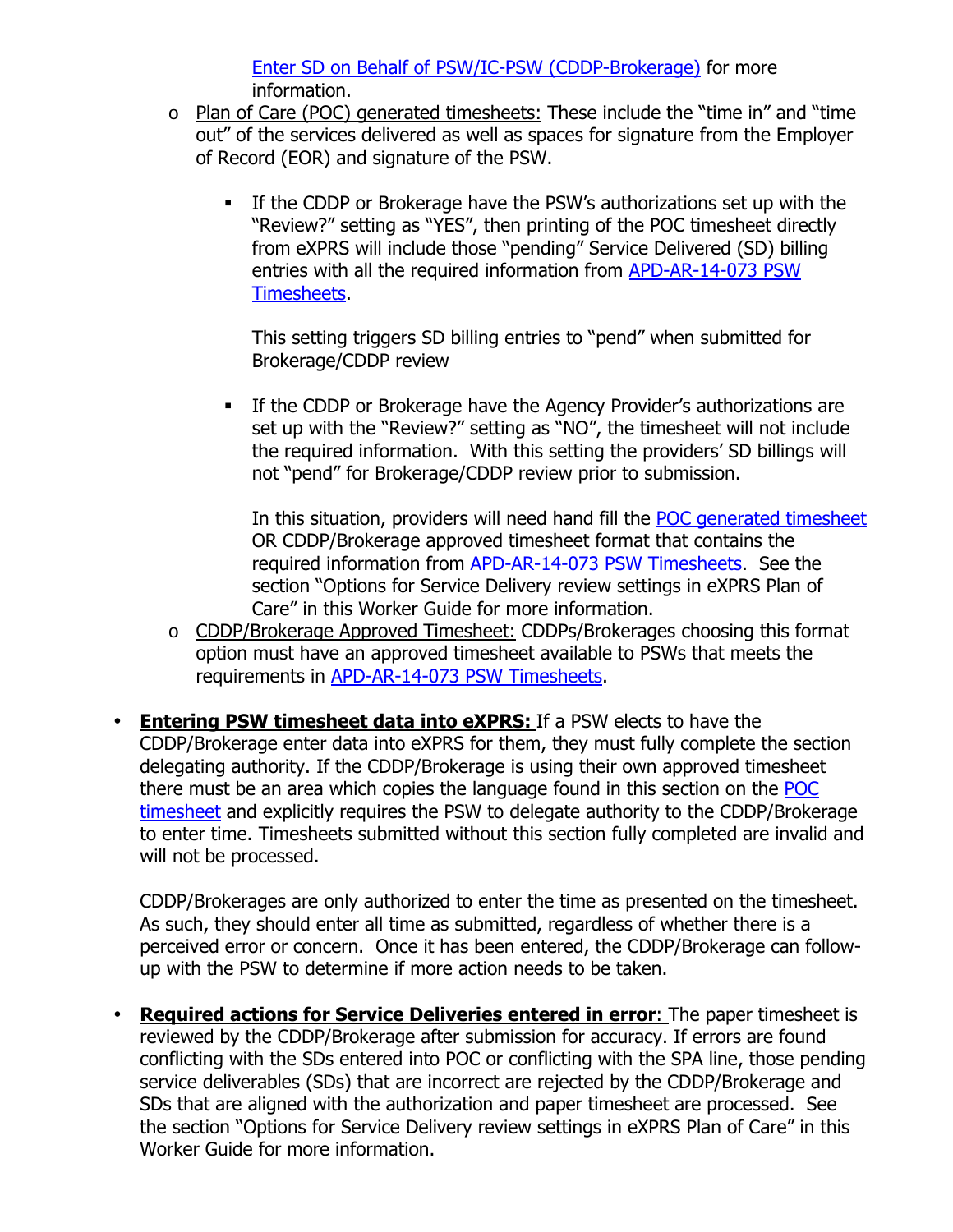Any conflicts found on the timesheet are to be referred back to the PSW for correction. CDDP/Brokerage staff cannot make corrections or edits to timesheets. New, corrected timesheets should be submitted to the CDDP/Brokerage for approval of services that were incorrect with new authorizing signatures by the EOR and PSW. Verbal authorization of services or changes is not allowed. All correspondence between the PSW and CDDP/Brokerage related to rejected services should be documented in progress notes.

#### • Options for Service Delivery review settings in eXPRS Plan of Care:

- o By default, the "Review" setting is set to "YES" for SDs submitted by PSW's. This setting triggers Service Delivered (SD) billing entries to "pend" when submitted for Brokerage/CDDP review.
	- This setting requires review of the SD prior to the SD being paid to the PSW
- o If this default setting had been manually changed/adjusted in the Service Prior Authorization (SPA) line to have the "Review" setting is set to "NO" the PSW's SDs will not pend then the timesheet printed directly from eXPRS/POC will be blank when it is printed and will have to be filled in by hand. A fully completed timesheet is still required to be submitted and reviewed prior to payment.
	- This setting will pay the SDs within the authorization without review and may result in errors paid creating overpayments or the need to void errors

CDDPs/Brokerages may have their own policies on the setting of the Service Delivery review options.

## Form(s) that apply:

Blank POC Timesheet: http://apps.state.or.us/exprsDocs/BlankServiceDeliveredForm.pdf

### Definition(s):

eXPRS: the Express Payment and Reporting System; the DHS web-based, electronic service authorization & payment management system, designed for the authorization, payment and reporting of services provided to individuals with I/DD in Oregon.

POC: Plan of Care; service authorization functionality in eXPRS that manages the authorization of a variety of different discrete services for an individual in a single annual plan. It is unlike a CPA, in that a CPA is a single service authorization. A POC is a collection of multiple service authorizations.

SD: Service Delivered entry; a data component within in eXPRS POC that represents the date and the start & end times a POC authorized service was provided to an individual with I/DD by a provider. This is the preliminary "timesheet" data entered in eXPRS for POC services used to create claims for payment back to the provider.

Service Prior Authorization (SPA): a system feature within eXPRS Plan of Care which is the second level of Plan of Care service authorization (the POC Plan Line is the first level). The SPA authorizes a provider to deliver a specific service under a POC Plan line to an individual